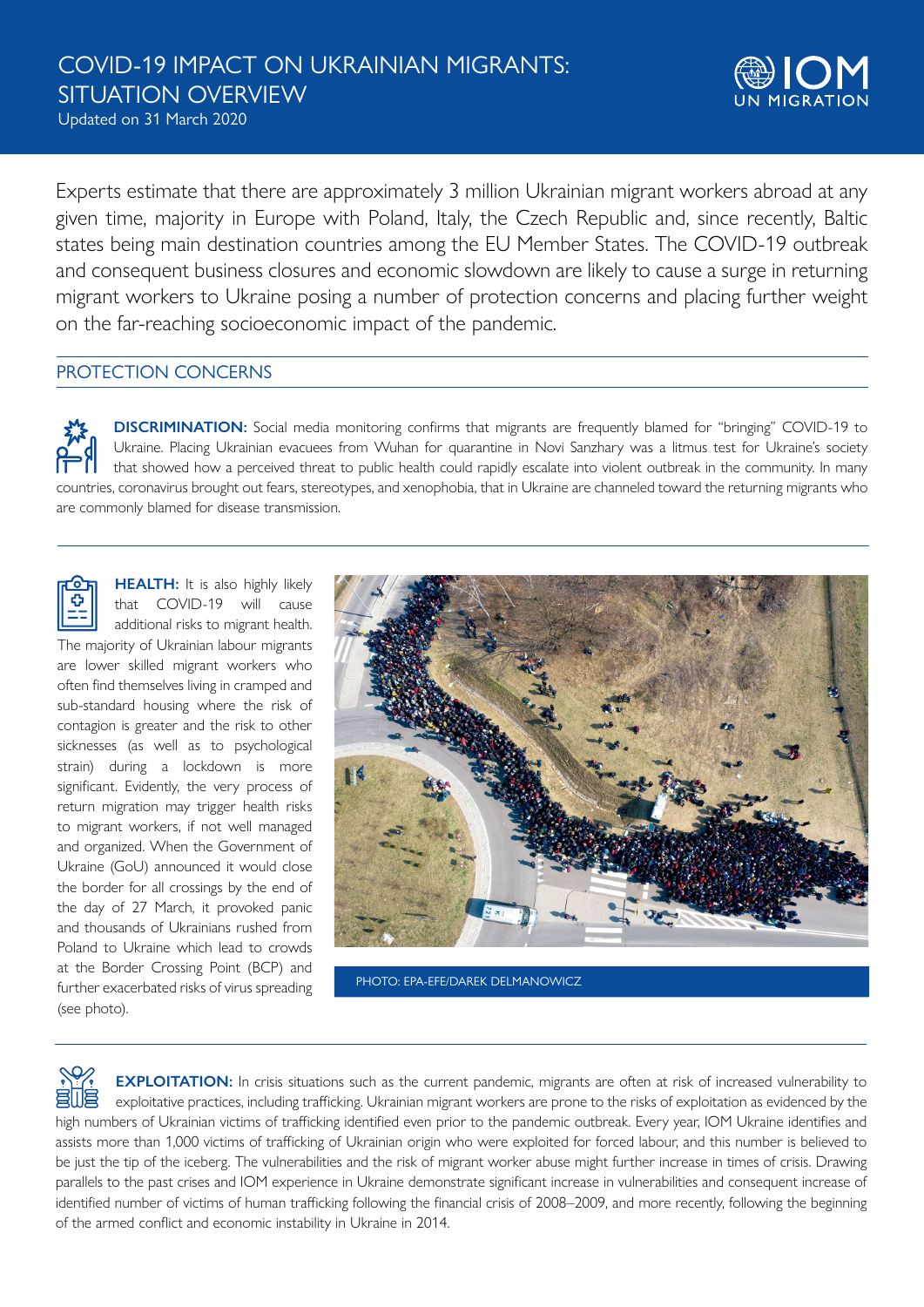# SOCIOECONOMIC IMPLICATIONS



According to [ILO estimates](https://www.reuters.com/article/us-health-coronavirus-unemployment-exclu/exclusive-coronavirus-crisis-could-destroy-far-more-than-25-million-jobs-ilo-official-idUSKBN21D2MM) more than 25 million jobs could be lost around the world in the wake of the virus. Migrant workers are particularly vulnerable to the impact of the COVID-19 crisis with many Ukrainian workers in Poland, for example, working in sectors to be particularly hard hit by business closures, such as hotels, hospitality, and retail. The majority of an estimated 3 million Ukrainian migrant workers abroad are employed in low-skilled occupations and even small disruptions in income or increase in expenses could have a crippling effect on them and their families. Migrants engaged in informal employment will face even greater dangers of unemployment and exploitation. Facing the brunt of job cuts, some of Ukrainian migrants (experts estimate: 20–25%) will have to return home and look for new sources of income in conditions of equally or worse affected domestic economy. Due to COVID-19 impact, Ukraine's GDP will decline by 4 per cent at least, and by 9 per cent if quarantine measures last longer than three months, according to Dragon Capital .

| Ш | . |  |
|---|---|--|

Remittances sent by migrant workers to Ukraine amounted to USD 12 bln (more than 10% of GDP) in 2019. Families of migrant workers rely on money sent home to provide for their immediate needs from food and lodging to education and healthcare. The current business slowdown and likely coming recession will negatively impact migrant workers' earnings and, consequently, remittances sent home to family members. Families and communities dependent on remittances will see a knock-on effect of lower spending and lower consumption, creating economic challenges in communities of origin. In mid-March 2020, the National Bank of Ukraine (NBU) forecasted possible decrease in remittances of up to 9 per cent if compared to 2019. However, based on data from previous crises the decrease may be more significant, for example, in 2014, the amount of remittances dropped by 24 per cent as a result of the conflict and security, political and economic challenges in Ukraine.

*One third of citizens of Ukraine who live and work in Poland lost or significantly limited the work due to restrictions imposed because of COVID-19 pandemic."*

*Result[s of the IRCenter survey, March 2020](https://www.wirtualnemedia.pl/artykul/ukraincy-mieszkajacy-w-polsce-dotkliwie-odczuwaja-skutki-epidemii-koronawirusa)* 

#### UNEMPLOYMENT: REMITTANCES: INCREASED INEQUALITY:



In Ukraine for more than ten years, IOM has been offering economic empowerment and enabling access to income-generating activities for vulnerable migrants (victims of trafficking and, since 2014, internally displaced persons) who with grant support open up and run micro-business in their communities of return or displacement. For many of over 10,000 IOM-supported households this is the only source of income and many will not be able to survive the economic slowdown having to close their businesses and returning to the situation of vulnerability. According to the in-house assessment conducted by IOM Ukraine among its beneficiaries (former victims of trafficking) in mid-March 2020, 60 per cent of beneficiaries (majority engaged in services provision) lost their source of income either because it falls under quarantine restrictions or because the clients are unable to pay for services/ products. As concerns Ukrainian migrant workers, majority of Ukrainian migrants abroad are employed in the spheres that would not allow them to work remotely during the lockdown and, furthermore, when the business re-opens it is likely that governments in the countries of destination will prefer hiring their own citizens . Finding a source of income upon return to Ukraine will be especially complicated for labour migrants whose skills are not necessarily matching the demand of the domestic labour market.



Dmytro and his wife Tetiana worked abroad to save money for the childcare centre that they wanted to open in their hometown Irpen, Ukraine. In 2019, they took part in the IOM 1+1 funds matching initiative for Ukrainian migrants willing to return and invest in a small business at home. Having successfully completed IOM business training, Dmytro and Tetiana opened a childcare centre that saw immediate success as it was located in a rapidly growing residential area. Dmytro's mother came back from Moscow, where she worked as a nanny, to join the family business. Things have changed dramatically in March 2020, when they had to close the child centre to combat COVID-19 spread. "We have relocated all the furniture that we have purchased with the help of IOM to a storage and have to wait until things settle down," Dmytro says. The whole family is currently unemployed. "We hope that the savings we accumulated will suffice for at least two months. Like many thousand entrepreneurs I'm hoping only for the better with strong determination to renew my business once the world gets back to the normality that used to be taken for granted by all of us," says Dmytro.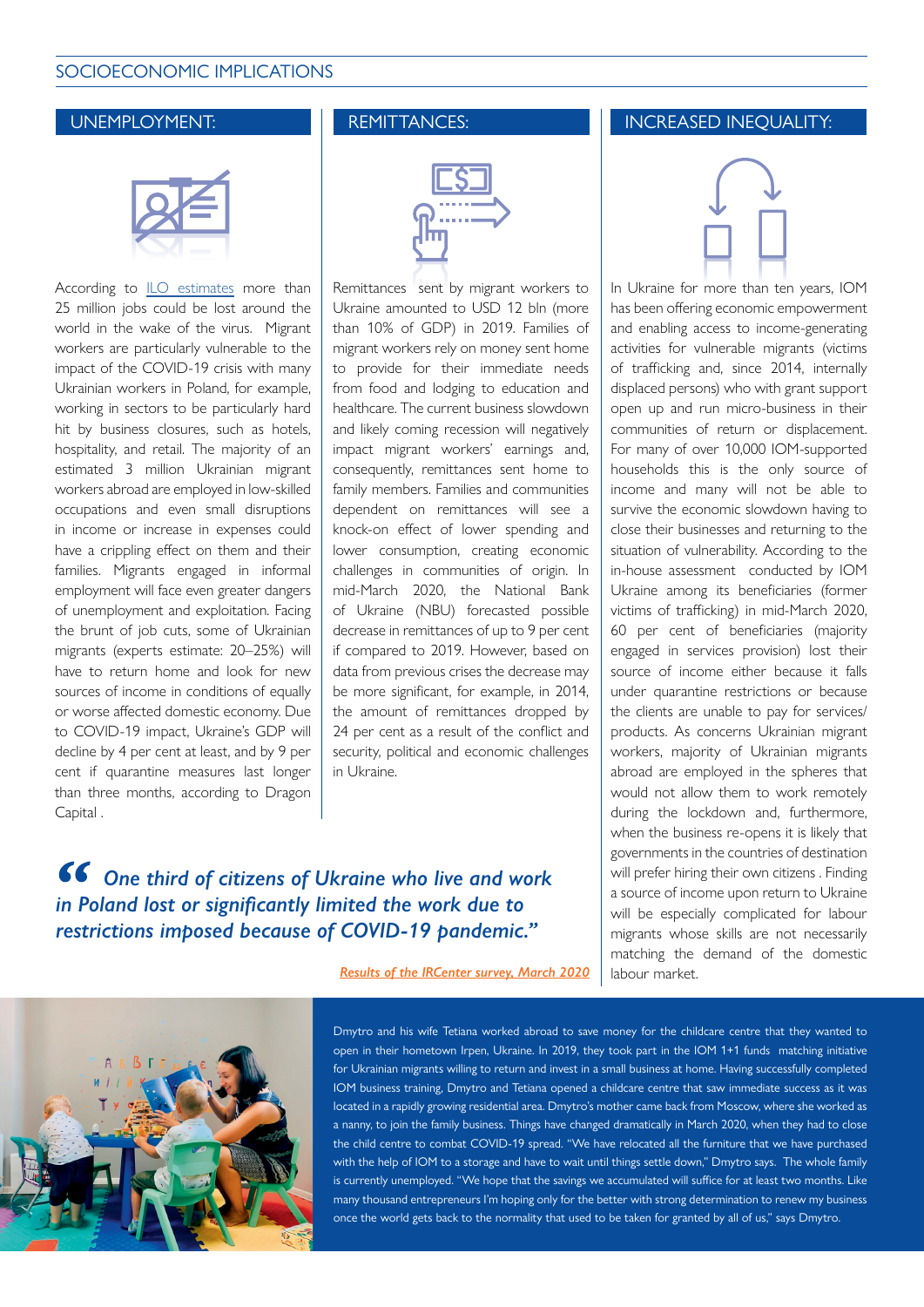# RAPID ASSESSMENT OF IMPLICATIONS FOR UKRAINIAN MIGRANT WORKERS IN COUNTRIES OF DESTINATIONS

Poland and the Baltic countries have seen significant increases in inward labour migration over the past few years, especially increase of migrant workers coming from the Ukraine. Slowdown or closure of numerous businesses in the short term and the likelihood of an economic downturn in the near future, may have a significant impact on the migrant population in terms of job losses, potential for exploitation, and large-scale returns. According to the information collected through IOM Offices in Poland, including regular migrant workers, from COVID-19 impact. While emergency medical assistance is made available to all, the economic packages including increased unemployment insurance, in most cases, is offered only to migrants employed officially and paying taxes. Even in the early days of quarantine, migrants already started losing jobs and could not afford to pay rent.



#### IMMEDIATE IMPACT ON THIS LABOUR MIGRATION CORRIDOR: (collected through IOM Offices in countries of destination)

#### POLAND:



The Government will most probably pass new legislation – "anti-crisis shield" this week. It includes some points regarding migrant workers. IOM Warsaw runs a hotline for both migrants and employers and in fact, many people are losing their jobs, are unable to get back home (Poland closed its borders), losing places to live. Those who face problems with housing are directed to shelters for people experiencing homelessness.

ESTONIA:



Estonia declared state of emergency on 12 March 2020. Those aliens whose temporary stay in Estonia (either visa-free or based on the visa) ends during the emergency situation and who do not have the possibility to return to their country of residence, will have the legal basis for staying in Estonia without having to apply for extension, however would have to leave the country within 10 days after the end of the state of emergency. Similarly, all other proceedings related to extending stay are suspended until the termination of the state emergency. Applications for short-term employment of foreigners who are legally in Estonia are processed. Many economic sectors are facing job cuts and many migrant workers are vulnerable to this, there is a likelihood that options for restoring their employment in Estonia remain rather limited. Many migrant workers are likely to face lack of resources to support their stay while stranded and unemployment.

LITHUANIA:

The most affected sectors of COVID-19 in Lithuania are tourism and transport. Some long-distance transportation companies claim they have lost up to 90 per cent of their orders. Keeping in mind that the majority of Ukrainians in Lithuania work in the construction and transport (long-haul truck drivers) sectors, the current situation is affecting them significantly. Foreigners, whose period of legal residence in Lithuania expired during the declared quarantine and who were unable to depart from the Republic of Lithuania in due time through no fault of their own, will not be subject to the return decisions, as well as administrative liability for irregular stay. Due to quarantine, majority of both public and private sectors provide only online services. However, not all foreigners have Lithuanian e-banking or electronic signature, therefore they are not able to profit from those services.

LATVIA:

The situation is similar to Lithuania and Estonia. The employers in Latvia, whose employees have been affected by COVID-19, can submit the list of their workers for down-time support. This support which is 75 per cent of the salary and should not exceed EUR 700 monthly, will be immediately provided to the workers by the Latvian tax agency. This applies to workers employed officially and paying full taxes. So some of affected migrants will be able to receive some support immediately. But it is up to employer to declare their staff as downtime subjects, they can also put them on hold, they can ask migrants to go for unpaid leave and they also can cancel their contracts.

# **GOOD PRACTICE**

To reduce the risks of public health during the COVID-19 outbreak, the Council of Ministers of [Portugal](https://www.reuters.com/article/us-health-coronavirus-portugal/portugal-to-treat-migrants-as-residents-during-coronavirus-crisis-idUSKBN21F0N7) guaranteed the rights of migrants, granting them full access to the country's healthcare. Citizens of Ukraine are the third most numerous group of migrants in Portugal.

Vulnerabilities of Ukrainian migrants should be further examined and factor in specifics of migrants' profile (age, gender, employment sector and other characteristics) in different countries of destination. For example, **80 per cent of Ukrainian migrants in Italy are women and 27 per cent of them belong to 60+ age group,** while majority of Ukrainian **migrants in Poland are men (62%) and 72 per cent of them are between 20 and 44 years old** (Eurostat data). Regular information exchange with countries of destinations, improved data collection and new tools for communication with migrants shall be employed to inform respective response measures designed in Ukraine and support evidence-based programming tailored to the specific needs of migrants and communities

https://www.kyivpost.com/business/covid-19-already-inflicting-harm-on-ukraine-economy.html<br>The assessment covered 306 former victims of trafficking (104 women and 202 men), which represents 59 per cent of the total number 3 https://www.csis.org/analysis/five-ways-covid-19-changing-global-migration